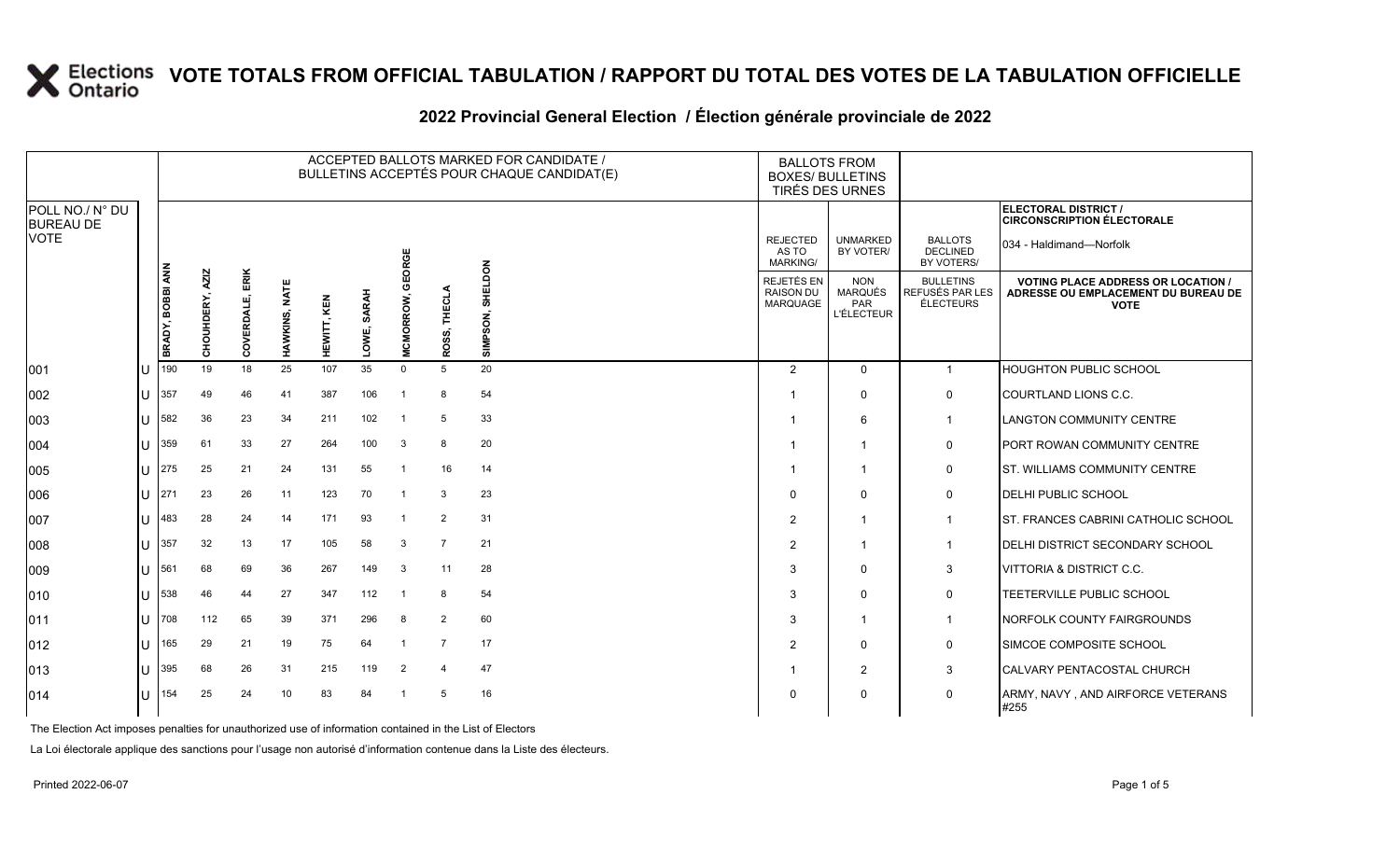#### ACCEPTED BALLOTS MARKED FOR CANDIDATE / ACCEPTED BALLOTS MARKED FOR CANDIDATE /<br>BULLETINS ACCEPTÉS POUR CHAQUE CANDIDAT(E) BOXES/ BULLETIN BOXES/ BULLETINS TIRÉS DES URNES REJECTED AS TO UNMARKED BY VOTER/ BALLOTS DECLINED **ELECTORAL DISTRICT / CIRCONSCRIPTION ÉLECTORALE** 034 - Haldimand—Norfolk

| 2022 Provincial General Election / Élection générale provinciale de 2022 |
|--------------------------------------------------------------------------|
|                                                                          |

|                                     |    |                  | ACCEPTED BALLOTS MARKED FOR CANDIDATE /<br>BULLETINS ACCEPTÉS POUR CHAQUE CANDIDAT(E) |                    |               |             |                   |                |                 |                          |  | <b>BALLOTS FROM</b><br><b>BOXES/ BULLETINS</b><br>TIRÉS DES URNES |                                                                 |                                                  |                                                                                                 |
|-------------------------------------|----|------------------|---------------------------------------------------------------------------------------|--------------------|---------------|-------------|-------------------|----------------|-----------------|--------------------------|--|-------------------------------------------------------------------|-----------------------------------------------------------------|--------------------------------------------------|-------------------------------------------------------------------------------------------------|
| POLL NO./ N° DU<br><b>BUREAU DE</b> |    |                  |                                                                                       |                    |               |             |                   |                |                 |                          |  |                                                                   |                                                                 |                                                  | ELECTORAL DISTRICT /<br><b>CIRCONSCRIPTION ÉLECTORALE</b>                                       |
| <b>VOTE</b>                         |    |                  |                                                                                       |                    |               |             |                   | ORGE           |                 |                          |  | <b>REJECTED</b><br>AS TO<br>MARKING/                              | <b>UNMARKED</b><br>BY VOTER/                                    | <b>BALLOTS</b><br><b>DECLINED</b><br>BY VOTERS/  | 034 - Haldimand-Norfolk                                                                         |
|                                     |    | BRADY, BOBBI ANN | <b>AZIZ</b><br>DERY,<br>CHOUHI                                                        | ERIK<br>COVERDALE, | HAWKINS, NATE | HEWITT, KEN | <b>SARAH</b><br>š | ORROW,         | THECLA<br>ROSS, | NOQTEHS<br>င္တ<br>ᄛ<br>5 |  | REJETÉS EN<br><b>RAISON DU</b><br><b>MARQUAGE</b>                 | <b>NON</b><br><b>MARQUÉS</b><br><b>PAR</b><br><b>L'ÉLECTEUR</b> | <b>BULLETINS</b><br>REFUSÉS PAR LES<br>ÉLECTEURS | <b>VOTING PLACE ADDRESS OR LOCATION /</b><br>ADRESSE OU EMPLACEMENT DU BUREAU DE<br><b>VOTE</b> |
| 015                                 | IU | 501              | 104                                                                                   | 40                 | 31            | 241         | 186               | 2              | 3               | 37                       |  | 3                                                                 | $\mathbf{1}$                                                    | $\overline{0}$                                   | LYNNDALE HEIGHTS PUBLIC SCHOOL                                                                  |
| 016                                 | IП | 527              | 81                                                                                    | 62                 | 78            | 446         | 179               | 5              | 6               | 59                       |  | 6                                                                 | 5                                                               | 0                                                | ROYAL CANADIAN LEGION BRANCH 123                                                                |
| 017                                 | lU | 198              | 52                                                                                    | 28                 | 44            | 258         | 98                | 3              | 6               | 28                       |  |                                                                   | $\Omega$                                                        | 0                                                | <b>BOSTON PUBLIC SCHOOL</b>                                                                     |
| 018                                 | lu | 277              | 87                                                                                    | 38                 | 17            | 230         | 161               | 3              | 5               | 20                       |  | $\Omega$                                                          | 2                                                               | $\mathsf{O}$                                     | WATERFORD UNITED CHURCH                                                                         |
| 019                                 | lu | 516              | 72                                                                                    | 31                 | 117           | 404         | 165               | $\overline{2}$ | 9               | 52                       |  | $\overline{2}$                                                    | $\overline{1}$                                                  | 0                                                | <b>JARVIS LIONS COMMUNITY CENTRE</b>                                                            |
| 020                                 | IU | 617              | 143                                                                                   | 70                 | 42            | 393         | 252               | 3              | 6               | 31                       |  | Δ                                                                 | 3                                                               | $\mathsf{O}$                                     | PORT DOVER LIONS COMMUNITY CENTRE                                                               |
| 021                                 | lu | 291              | 93                                                                                    | 37                 | 19            | 325         | 118               | $\overline{2}$ |                 | 25                       |  | $\Omega$                                                          | 3                                                               | $\mathsf{O}$                                     | ROYAL CANADIAN LEGION BRANCH 158                                                                |
| 022                                 | lU | 202              | 32                                                                                    | 13                 | 45            | 162         | 75                |                | 5               | 22                       |  |                                                                   | 2                                                               | 0                                                | WALPOLE NORTH ELEMENTARY SCHOOL                                                                 |
| 023                                 | lU | 345              | 101                                                                                   | 61                 | 70            | 441         | 197               | 3              | 12              | 41                       |  | 10                                                                | $\Omega$                                                        | $\mathbf 1$                                      | ROYAL CANADIAN LEGION BRANCH 164                                                                |
| 024                                 | lu | 246              | 35                                                                                    | 28                 | 41            | 195         | 73                | $\Omega$       | 2               | 25                       |  | -1                                                                | $\mathbf{1}$                                                    | 4                                                | <b>SELKIRK CHRISTIAN CHAPEL</b>                                                                 |
| 025                                 | IП | 498              | 39                                                                                    | 33                 | 54            | 202         | 92                | $\Omega$       | 9               | 49                       |  | $\overline{2}$                                                    | $\mathbf 1$                                                     | $\mathbf 1$                                      | FISHERVILLE LIONS COMMUNITY CENTRE                                                              |
| 026                                 | lU | 323              | 50                                                                                    | 56                 | 45            | 366         | 161               | $\overline{2}$ | 15              | 69                       |  |                                                                   | 3                                                               | 4                                                | <b>CAYUGA MEMORIAL ARENA</b>                                                                    |
| 027                                 | IU | 249              | 82                                                                                    | 45                 | 23            | 342         | 176               | 4              |                 | 26                       |  | 3                                                                 | -1                                                              | -1                                               | NOTRE DAME CATHOLIC ELEMENTARY<br>SCHOOL                                                        |
| 028                                 | lu | 228              | 138                                                                                   | 66                 | 49            | 510         | 321               |                | 8               | 81                       |  | 7                                                                 | -1                                                              |                                                  | <b>RIVERSIDE EXHIBITION CENTRE</b>                                                              |

The Election Act imposes penalties for unauthorized use of information contained in the List of Electors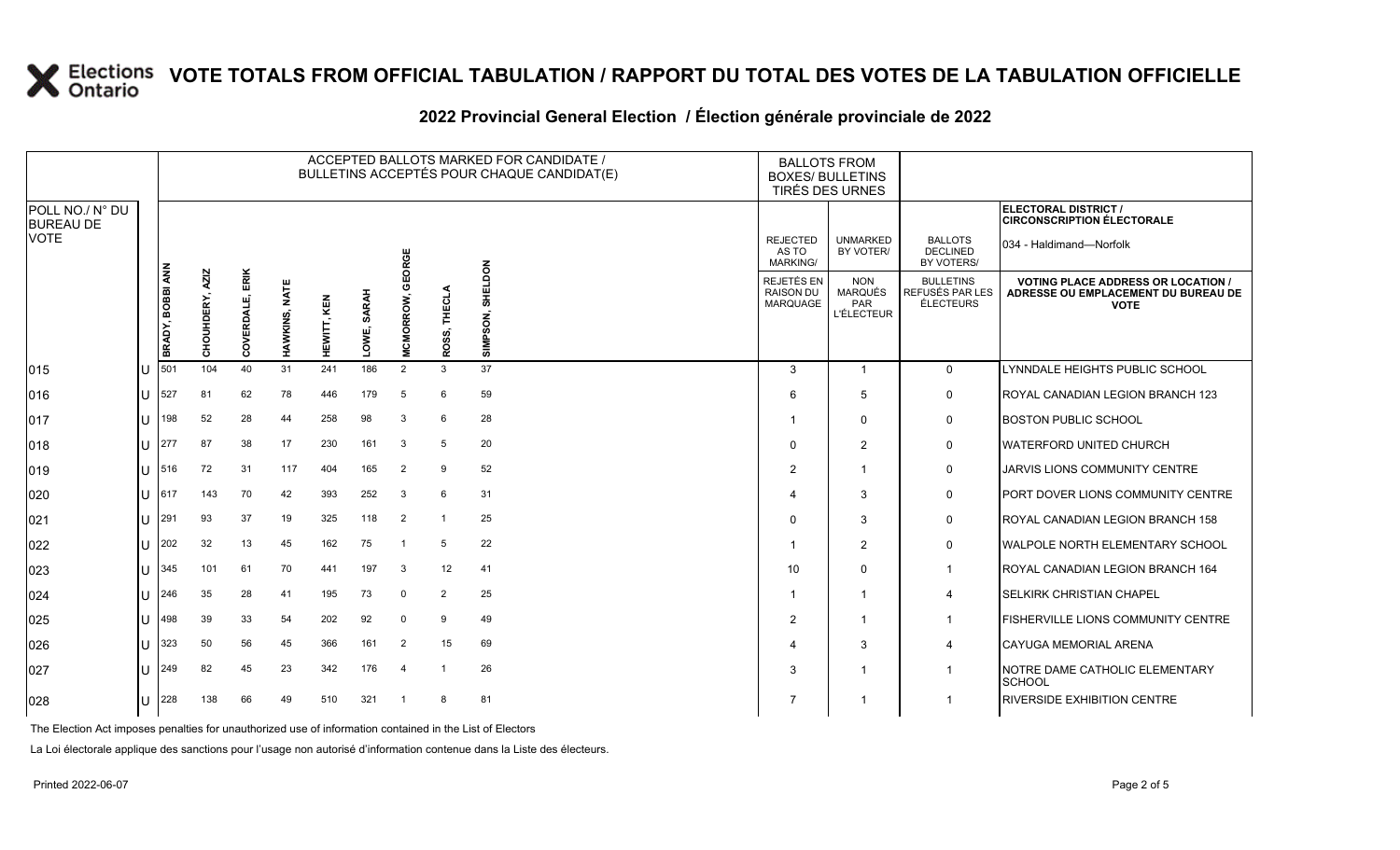### **2022 Provincial General Election / Élection générale provinciale de 2022**

|                                     |    |                  |                           |                    |                         |                |                       |                  |                            | ACCEPTED BALLOTS MARKED FOR CANDIDATE /<br>BULLETINS ACCEPTÉS POUR CHAQUE CANDIDAT(E) | <b>BALLOTS FROM</b><br><b>BOXES/ BULLETINS</b><br>TIRÉS DES URNES |                                                          |                                                  |                                                                                                 |
|-------------------------------------|----|------------------|---------------------------|--------------------|-------------------------|----------------|-----------------------|------------------|----------------------------|---------------------------------------------------------------------------------------|-------------------------------------------------------------------|----------------------------------------------------------|--------------------------------------------------|-------------------------------------------------------------------------------------------------|
| POLL NO./ N° DU<br><b>BUREAU DE</b> |    |                  |                           |                    |                         |                |                       |                  |                            |                                                                                       |                                                                   |                                                          |                                                  | ELECTORAL DISTRICT /<br><b>CIRCONSCRIPTION ÉLECTORALE</b>                                       |
| <b>VOTE</b>                         |    |                  |                           |                    |                         |                |                       | RGE<br>ਠ         |                            |                                                                                       | <b>REJECTED</b><br>AS TO<br>MARKING/                              | <b>UNMARKED</b><br>BY VOTER/                             | <b>BALLOTS</b><br><b>DECLINED</b><br>BY VOTERS/  | 034 - Haldimand—Norfolk                                                                         |
|                                     |    | BRADY, BOBBI ANN | <b>AZIZ</b><br>CHOUHDERY, | ERIK<br>COVERDALE, | <b>NATE</b><br>HAWKINS, | HEWITT, KEN    | <b>SARAH</b><br>LOWE, | <b>MCMORROW,</b> | THECLA<br>ဖ<br><b>ROSS</b> | SHELDON<br>SON,<br>Ä.<br><b>IMI</b>                                                   | <b>REJETÉS EN</b><br><b>RAISON DU</b><br>MARQUAGE                 | <b>NON</b><br><b>MARQUÉS</b><br>PAR<br><b>L'ÉLECTEUR</b> | <b>BULLETINS</b><br>REFUSÉS PAR LES<br>ÉLECTEURS | <b>VOTING PLACE ADDRESS OR LOCATION /</b><br>ADRESSE OU EMPLACEMENT DU BUREAU DE<br><b>VOTE</b> |
| 029                                 | ΙU | 255              | 104                       | 46                 | 21                      | 455            | 244                   | $\Omega$         | $\overline{7}$             | 32                                                                                    | $\boldsymbol{\varDelta}$                                          | $\mathbf 1$                                              | $\overline{4}$                                   | <b>HALDIMAND COUNTY CALEDONIA CENTRE</b>                                                        |
| 030                                 | ΙU | 128              | 32                        | 24                 | 20                      | 236            | 90                    |                  | 6                          | 44                                                                                    | 2                                                                 | $\Omega$                                                 | $\overline{2}$                                   | SENECA CENTRAL PUBLIC SCHOOL                                                                    |
| 031                                 | ΙU | 278              | 41                        | 27                 | 27                      | 280            | 102                   | 5                | 9                          | 121                                                                                   | $\overline{2}$                                                    | 4                                                        | $\overline{2}$                                   | SOUTH CAYUGA COMMUNITY CHURCH                                                                   |
| 032                                 | ΙU | 139              | 63                        | 45                 | 23                      | 274            | 141                   | -1               | 13                         | 151                                                                                   | $\boldsymbol{\Delta}$                                             | $\overline{4}$                                           | 0                                                | <b>GRANDVIEW LODGE - GYM</b>                                                                    |
| 033                                 | ΙU | 108              | 31                        | 34                 | 21                      | 295            | 74                    | -1               | 3                          | 194                                                                                   | $\Omega$                                                          | $\Omega$                                                 | 3                                                | CANBORO COMMUNITY CENTRE                                                                        |
| 034                                 | ΙU | 108              | 46                        | 34                 | 13                      | 304            | 100                   | $\mathbf 0$      | 3                          | 258                                                                                   | 3                                                                 | $\mathbf{1}$                                             | $\mathsf{O}$                                     | <b>JOUNNVILLE CANADIAN REFORMED CHURCH</b>                                                      |
| 035                                 | IΠ | 84               | 42                        | 30                 | 9                       | 217            | 93                    | -1               | 6                          | 94                                                                                    | $\overline{2}$                                                    | 2                                                        | $\overline{1}$                                   | <b>MAPLEVIEW ELEMENTARY SCHOOL</b>                                                              |
| 036                                 | lυ | 82               | 33                        | 17                 | 12                      | 237            | 63                    | 2                | 3                          | 89                                                                                    | $\Omega$                                                          | 4                                                        | $\overline{\mathbf{1}}$                          | LOWBANKS COMMUNITY CENTRE                                                                       |
| 700                                 | IΠ |                  |                           | 2                  | $\mathbf 0$             | $\overline{2}$ | $\overline{2}$        | $\mathbf 0$      | $\mathbf 0$                | $\mathbf 0$                                                                           | $\Omega$                                                          | $\Omega$                                                 | 0                                                | <b>CARESSANT CARE</b>                                                                           |
| 701                                 | ш  |                  | 2                         |                    |                         | 4              | 2                     | $\Omega$         | $\Omega$                   | 0                                                                                     | $\Omega$                                                          | $\Omega$                                                 | $\overline{1}$                                   | <b>DELHI LONG TERM CARE CENTRE</b>                                                              |
| 702                                 | ΙU |                  |                           |                    | $\Omega$                | 4              | $\Omega$              | $\mathbf 0$      | 1                          | $\mathbf 0$                                                                           | $\overline{2}$                                                    | $\Omega$                                                 | 0                                                | <b>IDELROSE RETIREMENT RESIDENCE</b>                                                            |
| 703                                 | IΠ |                  | $\overline{2}$            |                    | $\Omega$                | 8              | $\Omega$              | $\Omega$         | 0                          | $\overline{2}$                                                                        |                                                                   | $\mathbf{1}$                                             | 0                                                | <b>GOLDEN POND RETIREMENT LODGE</b>                                                             |
| 704                                 | ΙU | 19               | 9                         |                    | $\overline{2}$          | 22             | 5                     | $\Omega$         |                            | $\mathbf 0$                                                                           | $\Omega$                                                          | 0                                                        | 0                                                | <b>CEDARWOOD VILLAGE LONG-TERM CARE</b>                                                         |
| 705                                 | lυ |                  |                           | -6                 | 3                       | 9              | 6                     | $\mathbf 4$      | $\Omega$                   | $\overline{2}$                                                                        | 0                                                                 | $\Omega$                                                 | $\mathbf 0$                                      | <b>NORVIEW LODGE</b>                                                                            |

The Election Act imposes penalties for unauthorized use of information contained in the List of Electors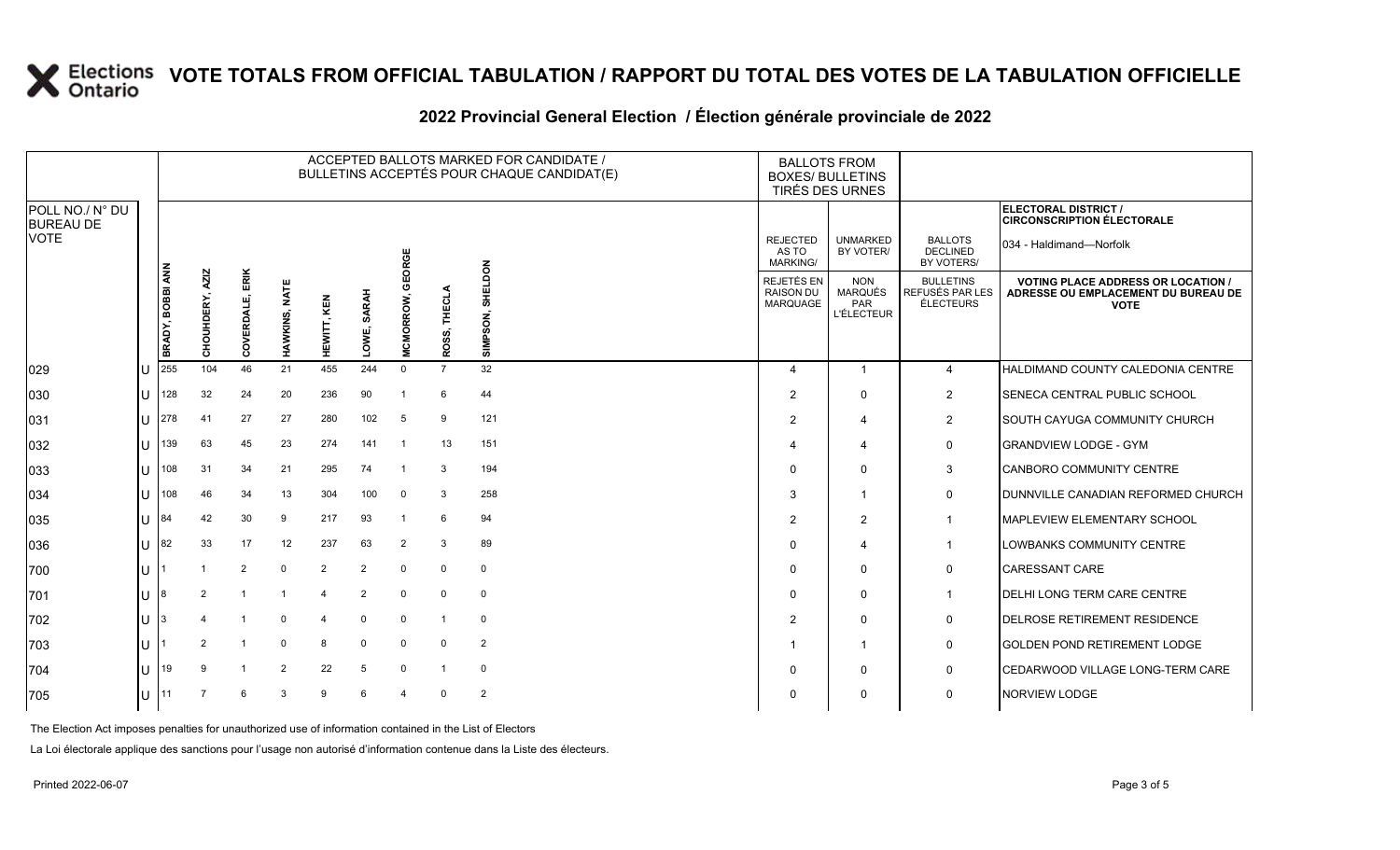|                                     |    |                  |                                                |                 |                         |                    |                |                  |                 | ACCEPTED BALLOTS MARKED FOR CANDIDATE /<br>BULLETINS ACCEPTÉS POUR CHAQUE CANDIDAT(E) | <b>BALLOTS FROM</b><br><b>BOXES/ BULLETINS</b><br>TIRÉS DES URNES |                                                          |                                                         |                                                                                                 |
|-------------------------------------|----|------------------|------------------------------------------------|-----------------|-------------------------|--------------------|----------------|------------------|-----------------|---------------------------------------------------------------------------------------|-------------------------------------------------------------------|----------------------------------------------------------|---------------------------------------------------------|-------------------------------------------------------------------------------------------------|
| POLL NO./ N° DU<br><b>BUREAU DE</b> |    |                  |                                                |                 |                         |                    |                |                  |                 |                                                                                       |                                                                   |                                                          |                                                         | ELECTORAL DISTRICT /<br><b>CIRCONSCRIPTION ÉLECTORALE</b>                                       |
| VOTE                                |    | BRADY, BOBBI ANN |                                                |                 |                         |                    |                | GEORGE           |                 |                                                                                       | <b>REJECTED</b><br>AS TO<br><b>MARKING/</b>                       | <b>UNMARKED</b><br>BY VOTER/                             | <b>BALLOTS</b><br><b>DECLINED</b><br>BY VOTERS/         | 034 - Haldimand—Norfolk                                                                         |
|                                     |    |                  | <b>AZIZ</b><br>DERY,<br>HOUH<br>$\overline{o}$ | COVERDALE, ERIK | <b>NATE</b><br>HAWKINS, | <b>HEWITT, KEN</b> | SARAH<br>LOWE, | <b>MCMORROW,</b> | THECLA<br>ROSS, | <b>SHELDON</b><br>SIMPSON,                                                            | <b>REJETÉS EN</b><br><b>RAISON DU</b><br>MARQUAGE                 | <b>NON</b><br><b>MARQUÉS</b><br>PAR<br><b>L'ÉLECTEUR</b> | <b>BULLETINS</b><br>REFUSÉS PAR LES<br><b>ÉLECTEURS</b> | <b>VOTING PLACE ADDRESS OR LOCATION /</b><br>ADRESSE OU EMPLACEMENT DU BUREAU DE<br><b>VOTE</b> |
| 706                                 | IU |                  | $\mathcal{P}$                                  | 2               | $\mathbf 0$             | 5                  |                | $\Omega$         | $\Omega$        | 2                                                                                     | $\Omega$                                                          | $\mathbf{0}$                                             | $\Omega$                                                | SIMCOE HERITAGE RETIREMENT HOME                                                                 |
| 707                                 | Iυ |                  |                                                |                 |                         |                    |                |                  |                 | COMBINED WITH ADV002 / COMBINÉ À ADV002                                               |                                                                   |                                                          |                                                         |                                                                                                 |
| 708                                 | ПJ |                  |                                                | 2               | 0                       | 7                  | 3              | $\mathbf 0$      | $\mathbf 0$     | $\overline{1}$                                                                        | $\Omega$                                                          | $\mathbf 0$                                              | 0                                                       | NORFOLK HOSPITAL NURSING HOME                                                                   |
| 709                                 | ΙU |                  | 4                                              | $\mathbf 0$     | 0                       | $\overline{4}$     | 2              | $\overline{1}$   | $\overline{1}$  | $\overline{1}$                                                                        | $\Omega$                                                          | $\mathbf{0}$                                             | $\mathbf 0$                                             | DOVER CLIFFS LONG TERM CARE HOME                                                                |
| 710                                 | IU | 16               | 4                                              | $\mathbf 0$     | $\mathbf 0$             | 13                 | 6              | -1               | $\mathbf 0$     | 3                                                                                     |                                                                   | $\Omega$                                                 | 0                                                       | LEISURE LIVING RETIREMENT HOME                                                                  |
| 711                                 | IU | 123              | 8                                              | 6               | 8                       | 67                 | 6              | $\mathbf 0$      | $\mathbf 0$     | $\overline{1}$                                                                        | $\Omega$                                                          | $\mathbf 0$                                              | 0                                                       | <b>PARKVIEW MEADOWS</b>                                                                         |
| 712                                 | ΙU |                  | 4                                              | $\mathbf 0$     | $\overline{2}$          | 13                 | 3              | $\mathbf 0$      | $\mathbf 0$     | $\overline{1}$                                                                        |                                                                   | $\mathbf{0}$                                             | 0                                                       | ANSON PLACE CARE CENTRE                                                                         |
| 713                                 | IU | 13               | 2                                              | 3               | $\mathbf 0$             | 7                  | 6              | -1               | $\mathbf 0$     | $\mathbf 0$                                                                           |                                                                   | $\Omega$                                                 | 0                                                       | <b>MAPLE LODGE RETIREMENT RESIDENCE</b>                                                         |
| 714                                 | IU |                  | 5                                              | $\overline{2}$  | $\Omega$                | 10                 | $\mathbf 0$    | $\Omega$         | $\mathbf 0$     | 0                                                                                     | $\Omega$                                                          | $\Omega$                                                 | $\overline{2}$                                          | RVILLA CALEDONIA RETIREMENT LODGE                                                               |
| 715                                 | IU | 16               | $\overline{7}$                                 | 2               | $\mathbf 0$             | 12                 | 3              |                  | $\mathbf 0$     | $\overline{1}$                                                                        | $\Omega$                                                          | $\mathbf{0}$                                             | $\mathbf 0$                                             | <b>GRANDVIEW LODGE - THE GATHERING</b><br><b>ROOM</b>                                           |
| 716                                 | IU |                  | 8                                              | $\mathbf{1}$    | $\mathbf 0$             | 9                  | $\overline{4}$ | $\Omega$         |                 | 3                                                                                     | $\Omega$                                                          | $\mathbf 0$                                              | $\mathbf{1}$                                            | <b>EDGEWATER GARDENS LONG-TERM CARE</b>                                                         |
| 717                                 | IU | 19               | 10                                             | 3               | 0                       | 11                 |                | $\mathbf 0$      | 0               | $\mathbf 0$                                                                           | -1                                                                | $\mathbf{0}$                                             | 0                                                       | <b>CEDAR CROSSING</b>                                                                           |
| ADV001                              |    | 476              | 111                                            | 48              | 30                      | 315                | 138            | 2                | 4               | 24                                                                                    | -1                                                                | $\overline{2}$                                           | 0                                                       | <b>SIMCOE TOWN CENTRE</b>                                                                       |
| ADV002                              |    | 870              | 243                                            | 88              | 64                      | 615                | 380            | -4               | 12              | 59                                                                                    | 13                                                                | $\overline{7}$                                           | $\overline{2}$                                          | <b>SIMCOE TOWN CENTRE</b>                                                                       |

### **2022 Provincial General Election / Élection générale provinciale de 2022**

The Election Act imposes penalties for unauthorized use of information contained in the List of Electors